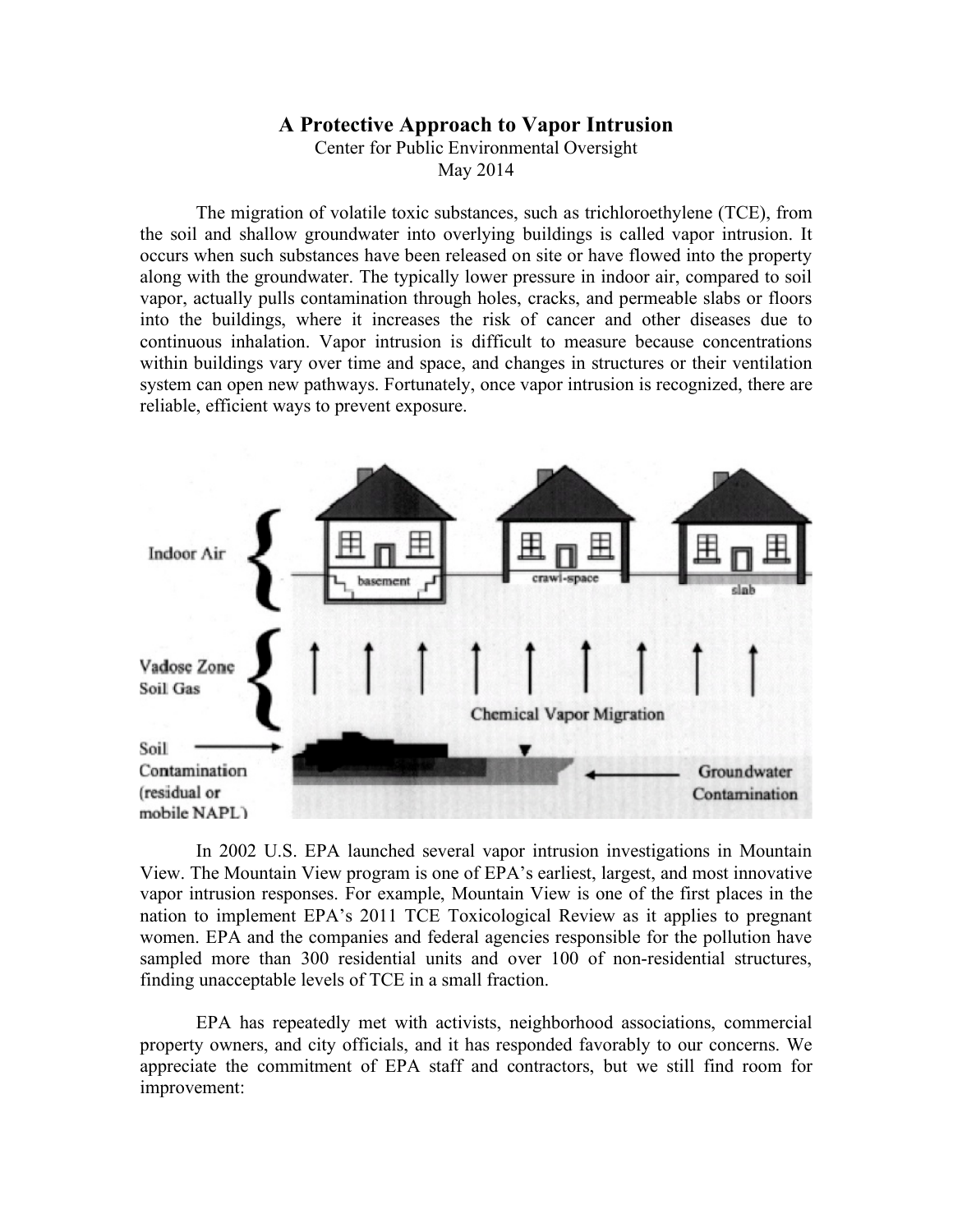1. **EPA should lower its local TCE indoor air action level for residences to reflect the findings of the agency's national 2011 Toxicological Review.** Before the Review, EPA was using a target of 1 microgram per cubic meter  $(\mu g/m^3)$  for residential exposure scenarios. In its Review, EPA headquarters found that exposures as low as .43  $\mu$ g/m<sup>3</sup> correspond to an excess lifetime cancer risk of one in a million. That is, if one million people are exposed at that level over 30 years, there is likely to be one additional cancer.

EPA points out that the 1  $\mu$ g/m<sup>3</sup> level is already very low, but CPEO supports those residents whose homes contain somewhere between .43 and 1  $\mu$ g/m<sup>3</sup> who have asked for mitigation. TCE does not belong in their air at any level, and preventing intrusion at the small number of homes in this range would be inexpensive. In fact, because annual or semiannual indoor air sampling might miss elevated exposure levels, mitigation probably costs less than the amount of sampling necessary to prove that the indoor air is safe. The most common form of mitigation in residences is the installation of sub-structure depressurization systems or crawl-space ventilation systems.

2. **EPA should ensure that all new residents, homeowners or renters, of its vapor intrusion study areas are made aware that their homes are within the study area and provide them with sampling results before they move in.** Since EPA began sampling Mountain View's indoor air years ago, numerous people have moved into homes that were not sampled because previous owners did not allow EPA to go inside. EPA should provide those people the opportunity to have their homes tested. Within the Vapor Intrusion Study Area established by EPA, the Responsible Parties (electronics companies and their corporate descendents) pay for indoor air sampling and if need be, mitigation systems.

Many homeowners and landlords in the area consider the publication of sampling data or even identifying their homes as subject to EPA study to be an invasion of privacy that could lower their home values. CPEO believes that the solution is to make the homes safe, not to hide such information from prospective residents. EPA does not release the street addresses of sampled homes. This is a good solution as long as prospective buyers or tenants are made aware of these results.

Although mitigation systems may be perceived as a stigma, there are many homes throughout the U.S that have installed radon protection systems, essentially identical to those installed to prevent TCE exposure. There is no evidence that these radon protection systems have decreased home values. An EPA Fact Sheet explains, "Where radon problems have been fixed, home sales have not been blocked or frustrated. The added protection is some times a good selling point."

3. **EPA should ensure that occupants of non-residential buildings (offices, schools, etc.) subject to vapor intrusion are aware that their buildings have been evaluated and receive the results of such evaluations.** While EPA has found TCE